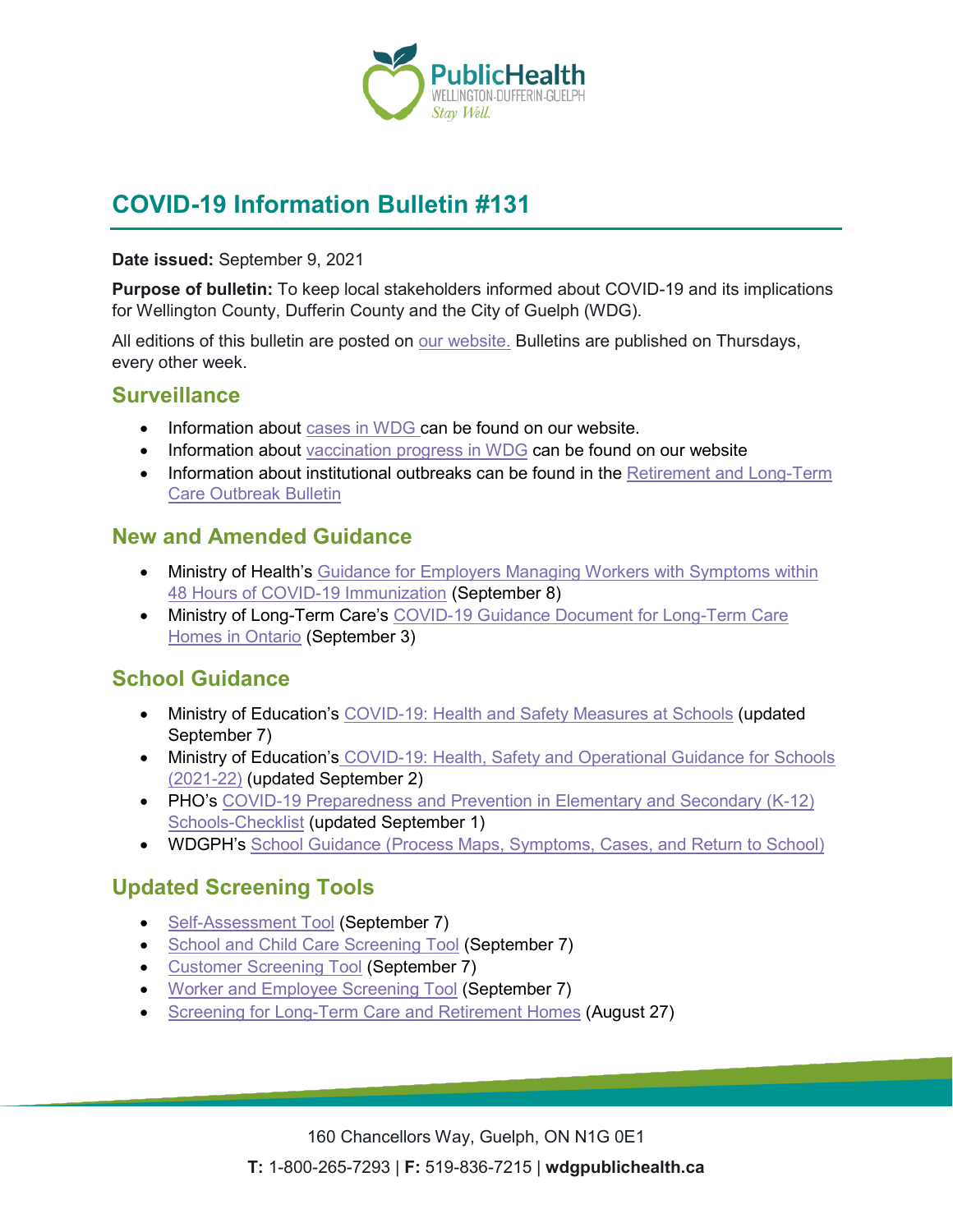

# **Proof of Vaccination Required in Select Settings**

The provincial government will require people to be fully vaccinated and provide proof of their vaccination status to access certain businesses and settings starting September 22, 2021. Individuals who cannot receive the vaccine due to medical exemptions will be permitted entry with a doctor's note until recognized medical exemptions can be integrated as part of a digital vaccine certificate. Children who are 11 years of age and younger and unable to be vaccinated will also be exempted from these requirements. For more information refer to the [provincial](https://news.ontario.ca/en/release/1000779/ontario-to-require-proof-of-vaccination-in-select-settings)  [news release](https://news.ontario.ca/en/release/1000779/ontario-to-require-proof-of-vaccination-in-select-settings) and [frequently asked questions.](https://news.ontario.ca/en/backgrounder/1000780/new-requirement-for-proof-of-vaccination-in-certain-settings-frequently-asked-questions)

# **Get Your COVID-19 Vaccination Receipt**

As of September 22, proof of full vaccination will be required to attend some settings. You can download or print your records from [covid19.ontariohealth.ca.](https://covid19.ontariohealth.ca/) You will need your green health card and postal code. If you have a red and white health card or no health card, call 1-833-943- 3900.

### **Workplace Vaccination Policy**

WDGPH is strongly recommending local employers institute a workplace vaccination policy to protect their employees and the public from COVID-19. [Visit our website](https://www.wdgpublichealth.ca/your-health/covid-19-information-workplaces-and-living-spaces/workplaces-and-businesses) for information on establishing a vaccination policy for your workplace and read [WDGPH's letter to employers.](https://www.wdgpublichealth.ca/sites/default/files/file-attachments/letter_employers_re_vaccination_policy_2021-08-31.pdf)

### **Announcements and Changes to Services**

- On September 1, the [Government of Ontario](https://news.ontario.ca/en/release/1000778/ontario-reinstating-renewal-requirements-for-drivers-licences-licence-plate-stickers-and-health-cards) announced renewal requirements for driver's licences, licence plate stickers, Ontario Photo Cards, Ontario health cards, and other products that would have expired on or after March 1, 2020 have been reinstated.
- On August 28, [Transport Canada](https://www.canada.ca/en/transport-canada/news/2021/08/transport-canada-suspending-all-direct-commercial-and-private-passenger-flights-from-morocco-until-september-29-2021.html) announced a suspension of all direct commercial and private passenger flights from Morocco until September 29, 2021 due to an increase in COVID-19 positive test results in travellers from that area.

### **Additional Resources**

- [Fully Vaccinated Travellers Entering Canada During COVID-19](https://www.canada.ca/en/public-health/services/diseases/2019-novel-coronavirus-infection/awareness-resources/fully-vaccinated-travellers-covid-19.html) (September 3)
- [COVID-19: Severity of the Delta \(B.1.617.2\) Variant in Children](https://www.publichealthontario.ca/-/media/documents/ncov/voc/2021/09/covid-19-severity-delta-children.pdf?sc_lang=en) (published September 2)
- [Plan a Safe Holiday or Celebration](https://www.canada.ca/en/public-health/services/diseases/2019-novel-coronavirus-infection/guidance-documents/plan-safe-holiday-celebration.html) (updated September 1)
- [Safety Advice for Private Indoor Gatherings](https://www.canada.ca/en/public-health/services/diseases/2019-novel-coronavirus-infection/prevention-risks/private-indoor-gatherings.html) (updated September 1)
- [COVID-19 Signage Questions for Businesses and Organizations](https://www.health.gov.on.ca/en/pro/programs/publichealth/coronavirus/docs/COVID_19_bus_orgs_question_signage.pdf) (August 27)

### **Contact Information for Additional Support**

#### **WDGPH COVID-19 Call Centre**

Please note that call centre hours may change on a holiday.

**2 of 3**